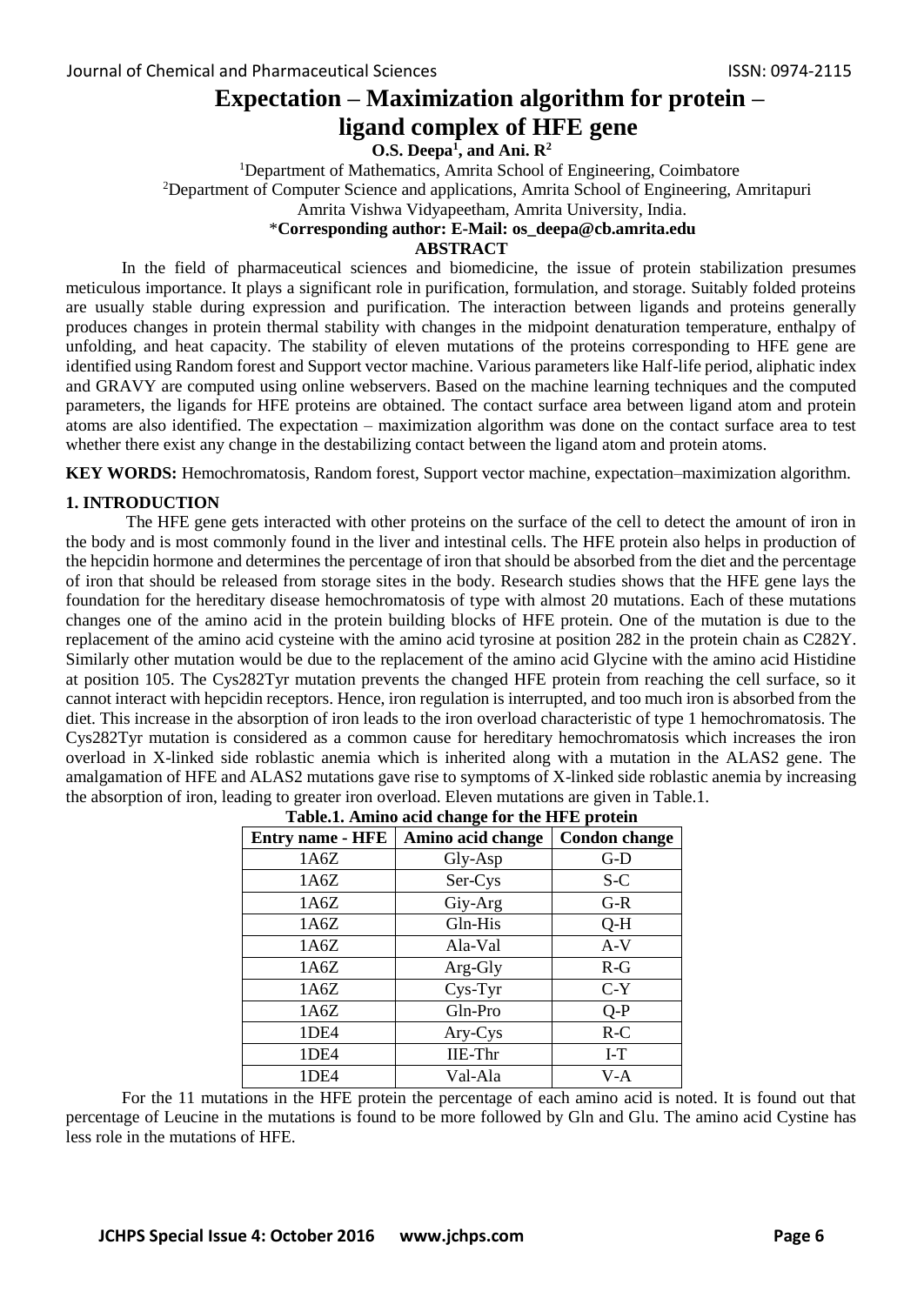



The aliphatic index value was found to be greater than 30. This predicts a high thermodynamic stability of these protein molecules. In all mutations the instability index is found to be greater than 40 predicting unstable nature of molecules. As the half-life period of the protein increases, the possibility of accumulation of the protein in the corresponding sub-cellular location increases.

|       |                   | Tubicis, Tight the Histubility Highly and higher the and OIMT (T |                 |                                 |
|-------|-------------------|------------------------------------------------------------------|-----------------|---------------------------------|
|       | Half -life period | <b>Instability index</b>                                         | Aliphatic index | Grand average of hydropathicity |
| $G-D$ |                   | 43.99                                                            | 76.13           | $-.649$                         |
| $S-C$ |                   | 44.19                                                            | 76.18           | $-.637$                         |
| $G-R$ |                   | 47.12                                                            | 76.18           | $-.653$                         |
| $Q-H$ |                   | 45.65                                                            | 76.18           | $-.637$                         |
| $A-V$ |                   | 43.99                                                            | 76.87           | $-.629$                         |
| $R-G$ |                   | 43.29                                                            | 76.18           | $-.623$                         |
| $C-Y$ |                   | 44.27                                                            | 76.18           | $-.652$                         |
| $Q-P$ |                   | 44.20                                                            | 76.18           | $-.653$                         |
| $R-C$ |                   | 42.40                                                            | 76.18           | $-.612$                         |
| $I-T$ |                   | 44.12                                                            | 75.04           | $-.657$                         |
| $V-A$ |                   | 44.30                                                            | 75.49           | $-.647$                         |

| Table.2. Half-life Instability index, aliphatic index and GRAVY |  |  |
|-----------------------------------------------------------------|--|--|
|                                                                 |  |  |

For all the 11 mutations the half-life period, aliphatic index, and grand average of hydropathicity and instability index, is obtained by PROTPRAM.

Random forest method and support vector machine are most commonly used methods for classification. Random forest ensemble classifier to predict the coronary heart disease using risk factors was studied by Ani (2015). Based on the mutations and to understand more on the stability of the mutated proteins, an online web server Auto-Mute is used. The stability of the proteins (Table.2) is obtained by various machine learning techniques like Random forest, Support Vector Machine, Support Vector Regression and Tree Regression. It is found that the stability is increased for mutations A-V using Random forest and mutations S-C in Support vector machine. Only the location of G-D and S-C of the muted protein is found on the surface and other mutations are found buried. Number of edge contact with the surface positions is also obtained. The secondary structure of the muted protein is obtained. The change in the amino acid may cause a disease or could remain neutral. It is found that S-C, Q-H, A-V, C-Y, Q-P and I-T are related with disease. Among these change only I-T in 1DE4 is found to be affected by the mutant activity. Also support vector regression and tree regression give the predicted value of ddG in Table.3.

**Table.3. Stability, location, number of edge contact, secondary structure, disease affected and mutant activity of proteins** 

|       | <b>Random forest</b> | <b>SVM</b>       | <b>Location</b> | Number of    | <b>Secondary</b> | <b>Disease</b> | Mutant activity |
|-------|----------------------|------------------|-----------------|--------------|------------------|----------------|-----------------|
|       | <b>Stability</b>     | <b>Stability</b> |                 | edge contact | structure        | affected       | of proteins     |
| $G-D$ | Decreased            | Decreased        | Surface         | 10           |                  | Neutral        | Unaffected      |
| $S-C$ | Decreased            | Increased        | Surface         | 6            | $\mathcal{C}$    | Disease        | Unaffected      |
| $Q-H$ | Decreased            | Decreased        | <b>Buried</b>   | 0            | H                | Disease        | Unaffected      |
| $A-V$ | Increased            | Decreased        | <b>Buried</b>   | $\theta$     | C                | Disease        | Unaffected      |
| $R-G$ | Decreased            | Decreased        | <b>Buried</b>   | $\theta$     | H                | Neutral        | Unaffected      |
| $C-Y$ | Decreased            | Decreased        | <b>Buried</b>   | $\theta$     | S                | Disease        | Unaffected      |
| $Q-P$ | Decreased            | Decreased        | <b>Buried</b>   | 0            | S                | Disease        | Unaffected      |
| $R-C$ | Decreased            | Decreased        | <b>Buried</b>   | $\Omega$     | $\mathcal{C}$    | Neutral        | Affected        |
| $I-T$ | Decreased            | Decreased        | <b>Buried</b>   | $\theta$     | C                | Disease        | Affected        |
| $V-A$ | Decreased            | Decreased        | <b>Buried</b>   | 0            | H                | Neutral        | Unaffected      |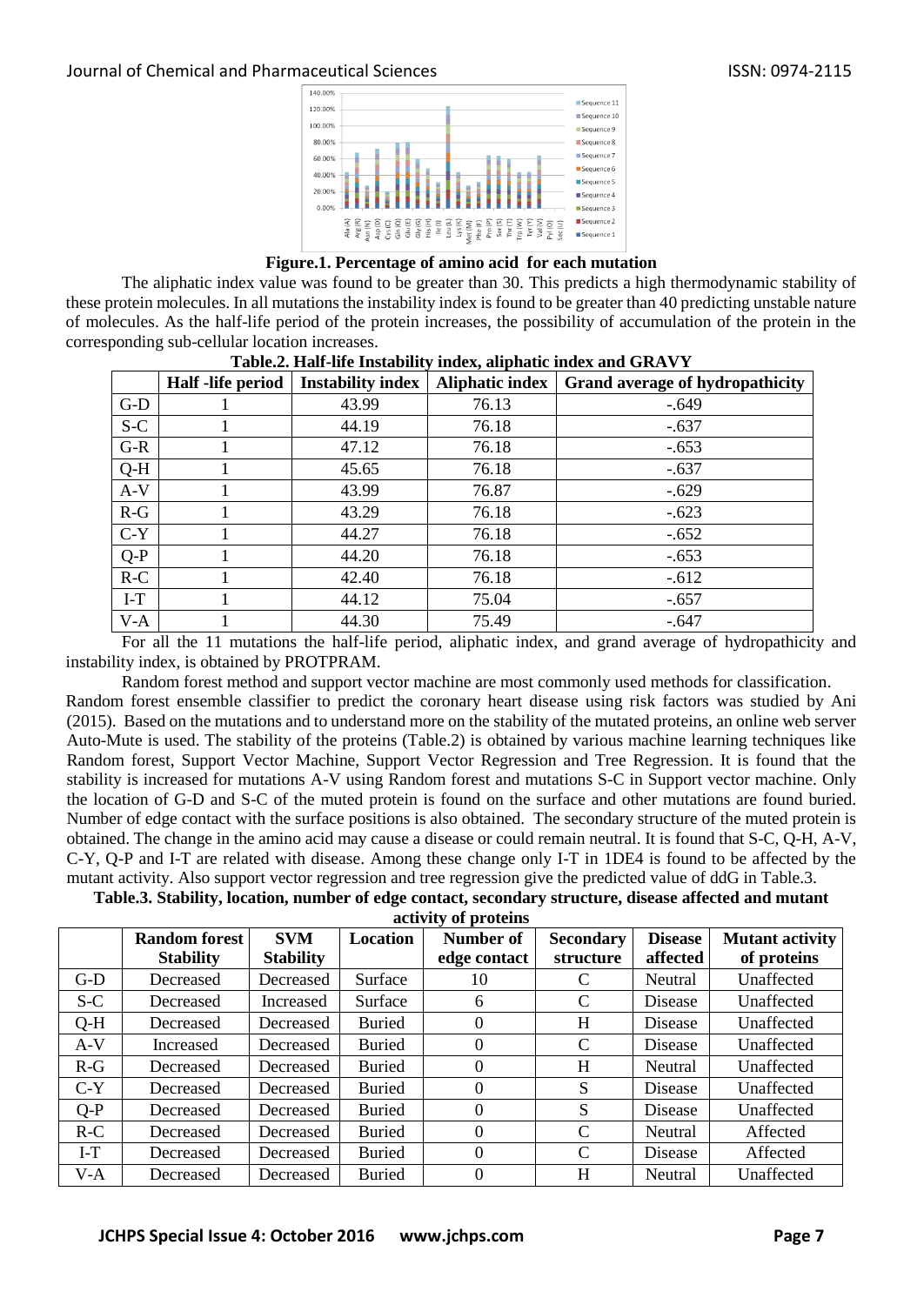## Journal of Chemical and Pharmaceutical Sciences ISSN: 0974-2115

| Codon  | Predicated value of ddG by | Predicated value of ddG by | <del>. .</del><br>Location |
|--------|----------------------------|----------------------------|----------------------------|
| change | <b>SVM Regression</b>      | <b>Tree Regression</b>     |                            |
| $G-D$  | $-1.21$                    | $-1.35$                    | Surface                    |
| $S-C$  | $-0.30$                    | $-0.64$                    | Surface                    |
| $G-R$  | $-0.25$                    | $-0.61$                    | <b>Buried</b>              |
| $O-H$  | 0.00                       | $-0.61$                    | <b>Buried</b>              |
| $A-V$  | $-1.15$                    | $-0.14$                    | <b>Buried</b>              |
| $R-G$  | $-1.15$                    | $-0.53$                    | <b>Buried</b>              |
| $C-Y$  | $-1.13$                    | $-2.58$                    | <b>Buried</b>              |
| $Q-P$  | $-1.15$                    | $-0.35$                    | <b>Buried</b>              |
| $R-C$  | $-0.86$                    | $-1.29$                    | <b>Buried</b>              |
| $I-T$  | $-1.75$                    | $-3.94$                    | <b>Buried</b>              |
| $V-A$  | $-1.24$                    | $-2.61$                    | Under surface              |

**Table.4. Predicted value of ddG by SVM Regression and tree Regression** 

Sobolev (1999), had studied on the interatomic contact in proteins. Victor and Marta (2015), had studied on the structural and functional stabilization of protein entities. Computational prediction of ligand entry is possible for buried active site of proteins. Hence the number of ligand is extracted from the LPU/CSU online server for both the PDB entry 1A6Z and 1DE4. It is found that 1A6Z has no ligand and there are 7 ligands in 1DE4 PDB entry. The names of the ligand are N-Acetyl-D-Glucosamine (with chain C, F and I of different residue), Calcium ion (with chain C, F and I of different residue) and Glycerol (with chain C). The contact surface area between ligand and protein atoms are obtained for all the 7 ligands and it is found that only N-Acetyl-D-Glucosamine has destabilizing contacts with residue number 900, 901 and 902 of chains C, F and I. Table.5, gives the contact surface area  $(A^2)$ of

N-Acetyl-D-Glucosamine with residue number 900 of chain C. Similarly contact surface area  $\big(A^2\big)$ of N-Acetyl-D-Glucosamine with residue number 901 and 902 of chain F and I are also obtained. Only residues connecting ligands by side chain are alone considered.

| Table.5. Surface contact between Ligand atom and Protein atom (NAG 900C) |  |  |  |  |  |  |  |  |  |  |
|--------------------------------------------------------------------------|--|--|--|--|--|--|--|--|--|--|
|--------------------------------------------------------------------------|--|--|--|--|--|--|--|--|--|--|

| <b>Ligand</b>  | <b>Protein atom</b> | <b>Surface Contacts</b> |      |        |        |
|----------------|---------------------|-------------------------|------|--------|--------|
| atom-Name      | <b>Residue</b>      | <b>Name</b>             | I    | П      | Ш      |
| N <sub>2</sub> | <b>ASN</b>          | CG                      | 0.6  | 1.2    | $0.2*$ |
| C1             | <b>ASN</b>          | ND <sub>2</sub>         | 41.1 | 40.6   | 39.9   |
| C <sub>1</sub> | <b>ASN</b>          | CG                      | 6.1  | 9.0    | 8.1    |
| C1             | PHE                 | CD1                     | 5.2  | 3.6    | 2.7    |
| C <sub>2</sub> | ASN                 | ND <sub>2</sub>         | 1.1  | 0.4    | 0.7    |
| C <sub>3</sub> | PHE                 | CE1                     | 8.1  | 9.9    | 9.6    |
| C <sub>3</sub> | PHE                 | CZ                      | 3.8  | 2.5    | 2.0    |
| C <sub>5</sub> | PHE                 | CG                      | 11.7 | 12.6   | 12.3   |
| C <sub>6</sub> | GLU                 | 0E1                     | 29.4 | 21.3   | 20.4   |
| C <sub>6</sub> | <b>GLU</b>          | CD                      | 8.7  | 8.3    | 4.5    |
| C7             | <b>ASN</b>          | ND <sub>2</sub>         | 6.1  | 5.2    | 6.1    |
| C7             | ASN                 | CG                      | 0.4  | 0.9    | 0.4    |
| C8             | <b>ASN</b>          | CG                      | 0.4  | 2.9    | 0.4    |
| C8             | ASN                 | CB                      | 5.2  | 2.2    | 2.9    |
| C8             | <b>ASN</b>          | ND2                     | 0    | $0.2*$ | $0.2*$ |

\*- indicates destabilizing contact

**The EM algorithm**: The algorithm is as follows:

- a) Start with guess for values of the model parameters
- b) E-step: For each data point that has destabilized values (considered as missing values), the model equation is used to solve for the distribution of the destabilized values given the current assumption of the model parameters and given the observed data. Based on distribution for each destabilized values, we can calculate the expectation of the likelihood function with respect to the unobserved variables. If the estimate for the model parameter was correct, this expected likelihood will be the actual likelihood of our observed data; if the parameters were not correct, it will just be a lower bound.
- c) M-step: The expected likelihood function with no unobserved variables in it is obtained. Now maximize the function as in the fully observed case, to get a new estimate of the model parameters.